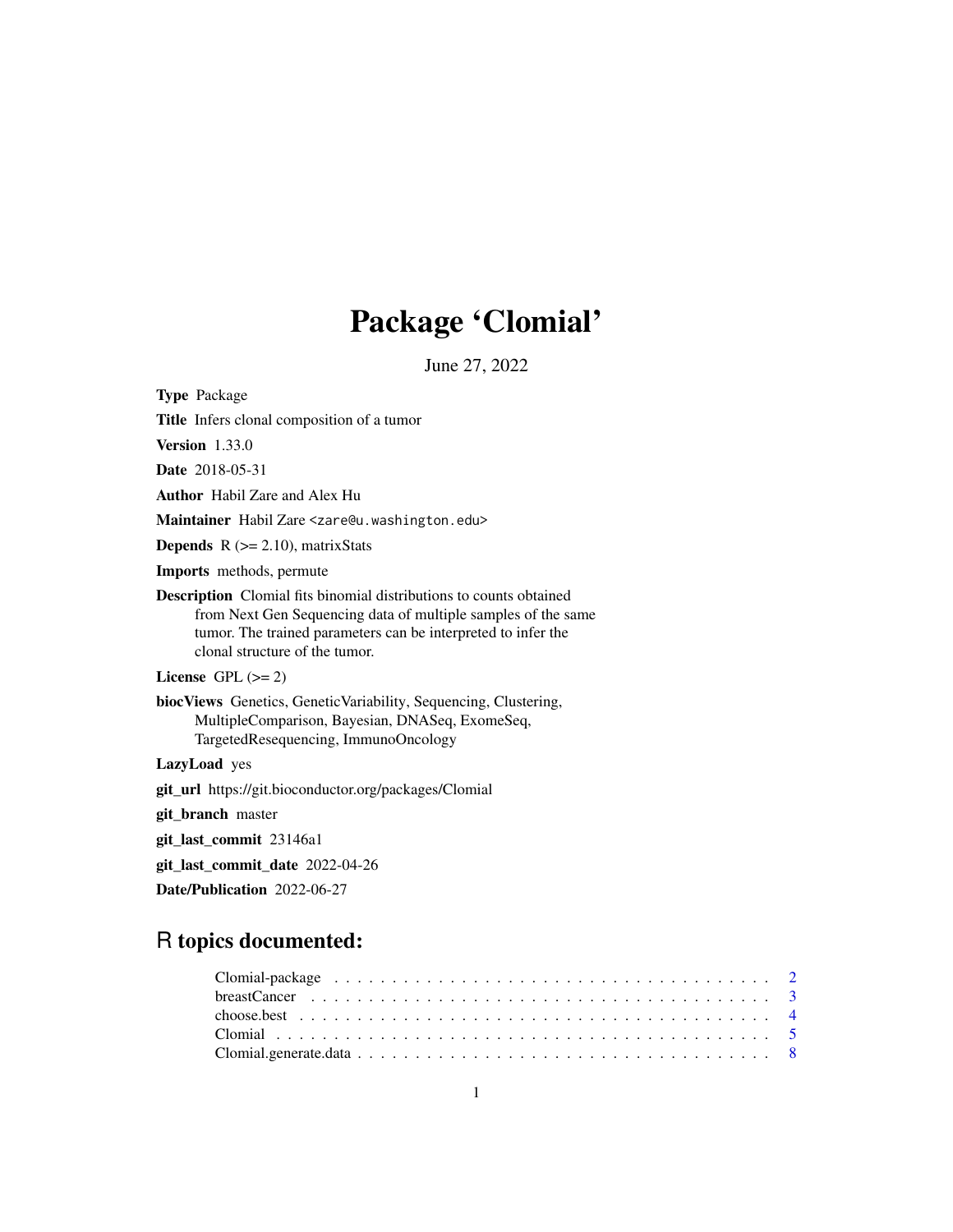#### <span id="page-1-0"></span>2 Clomial-package

| Index | - 18 |
|-------|------|
|       |      |
|       |      |

Clomial-package *Fits a binomial model to data from multiple samples of a single tumor to infer its clonal decomposition.*

#### Description

Clomial fits binomial distributions to counts obtained from Next Gen Sequencing data of multiple samples of the same tumor. The trained parameters can be interpreted to infer the clonal structure of the tumor.

#### Details

| Package: | Clomial    |
|----------|------------|
| Type:    | Package    |
| Version: | 0.99.0     |
| Date:    | 2014-02-11 |
| License: | $GPL (=2)$ |

The main function is Clomial() which requires 2 matrices Dt and Dc among its inputs. They contain the counts of the alternative allele, and the total number of processed reads, accordingly. Their rows correspond to the genomic loci, and their columns correspond to the samples. Several models should be trained using different initial values to escape from local optima, and the best one in terms of the likelihood can be chosen by choose.best() function.

#### Author(s)

Habil Zare and Alex Hu

Maintainer: Habil Zare <zare@u.washington.edu>

#### References

Inferring clonal composition from multiple sections of a breast cancer, Zare et al., PLoS Computational Biology 10.7 (2014): e1003703.

#### See Also

[Clomial](#page-4-1), [choose.best](#page-3-1), [Clomial.iterate](#page-8-1), [Clomial.likelihood](#page-11-1), [compute.bic](#page-13-1), [breastCancer](#page-2-1)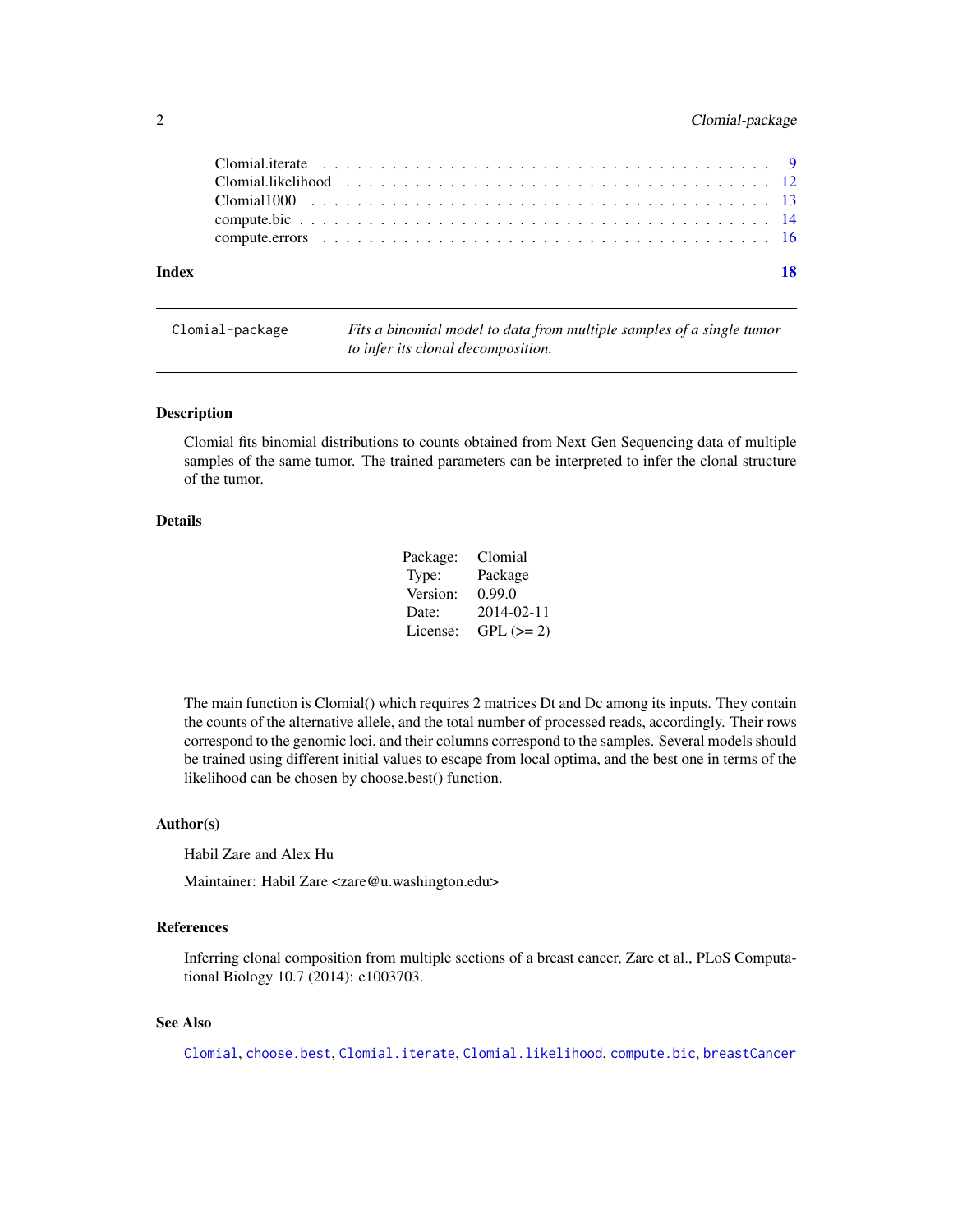#### <span id="page-2-0"></span>breastCancer 3

#### Examples

```
set.seed(1)
data(breastCancer)
Dc <- breastCancer$Dc
Dt <- breastCancer$Dt
ClomialResult <-Clomial(Dc=Dc,Dt=Dt,maxIt=20,C=4,doParal=FALSE,binomTryNum=2)
chosen <- choose.best(models=ClomialResult$models)
M1 <- chosen$bestModel
print("Genotypes:")
print(round(M1$Mu))
print("Clone frequencies:")
print(M1$P)
```
<span id="page-2-1"></span>

breastCancer *Breast cancer data for clonal decomposition.*

#### Description

Counts data from multiple samples of a single primary breast cancer obtained by deep, nextgeneration sequencing. The file is consist of two matrices Dt and Dc which contain the counts of the alternative alleles, and the total number of counts on each genomic loci for every tumor samples, accordingly.

#### Usage

data(breastCancer)

#### Format

A list containing 2 matrices.

#### Details

Each matrix contains counts of reads mapped to 17 genomic loci for 12 tumor samples where the column A5-2 corresponds to the normal sample.

#### References

Inferring clonal composition from multiple sections of a breast cancer, Zare et al., Submitted.

#### See Also

[Clomial](#page-4-1)

#### Examples

data(breastCancer) breastCancer\$Dt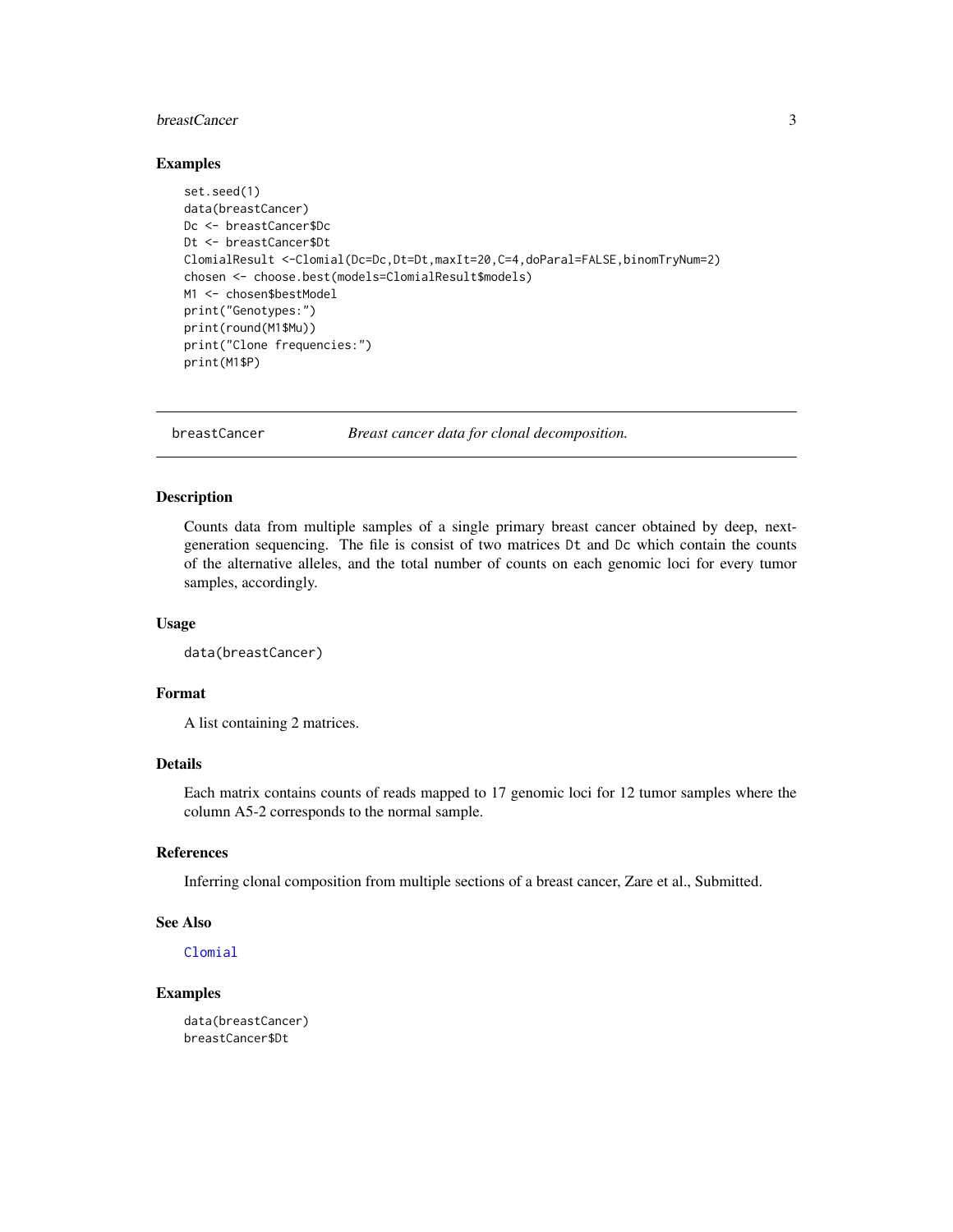<span id="page-3-1"></span><span id="page-3-0"></span>

#### Description

Given the output of Clomial function, the likelihoods of all models are compared, and the best model is determined.

### Usage

```
choose.best(models, U = NULL, PTrue = NULL, compareTo = NULL, upto =
"All", doTalk=FALSE)
```
#### Arguments

| models    | The models trained by Clomial function.                                                            |
|-----------|----------------------------------------------------------------------------------------------------|
| U         | The optional genotype matrix used for comparison.                                                  |
| PTrue     | The optional clone frequency matrix used for comparison.                                           |
| compareTo | The index of the model against which all other models are compared. Set to<br>NULL to disable.     |
| upto      | The models with index less than this value are considered. Set to "All" to include<br>every model. |
| doTalk    | If TRUE, information on number of analyzed models is reported.                                     |

#### Details

If compareTo, U, and PTrue are NULL no comparison will be done, and the function runs considerably faster.

#### Value

A list will be made with the following entries:

| err        | A list with 2 entries; err\$P and err\$U the vectors of clonal frequency errors, and<br>genotype errors, accordingly. |
|------------|-----------------------------------------------------------------------------------------------------------------------|
| Li         | A vector of the best obtained log-likelihood for each model.                                                          |
| bestInd    | The index of the best model in terms of log-likelihood.                                                               |
| comparison | If compare To is not NULL, the result of comparison with the corresponding<br>model is reported.                      |
| bestModel  | The best model in terms of log-likelihood.                                                                            |
| seconds    | A vector of the time taken, in seconds, to train each model.                                                          |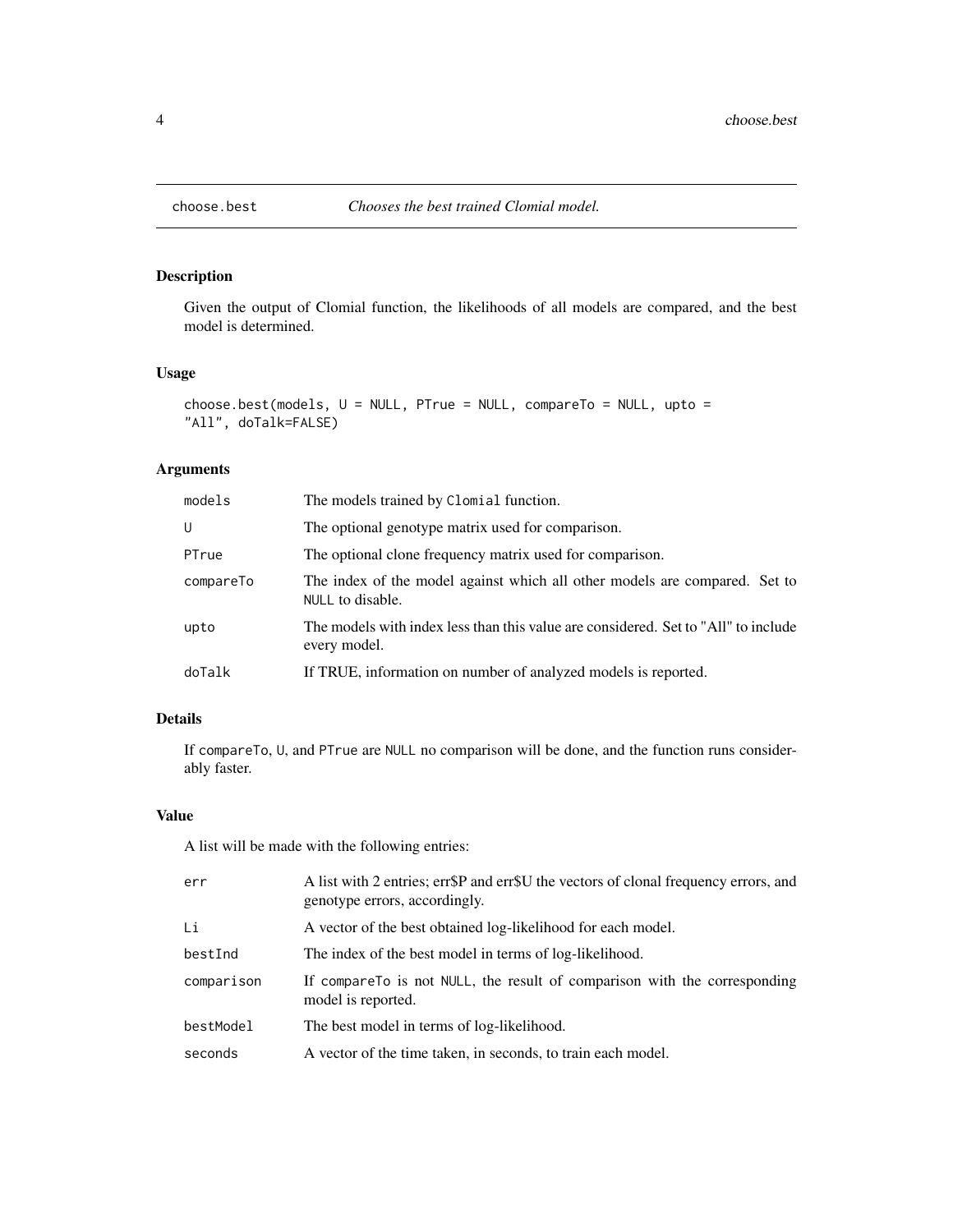#### <span id="page-4-0"></span>Clomial 5

#### Note

When the number of assumed clones, C, is greater than 6, the comparison will be time taking because all possible permutations of clones should be considered. The running time will be slowed down by C!.

#### Author(s)

Habil Zare

#### References

Inferring clonal composition from multiple sections of a breast cancer, Zare et al., Submitted.

#### See Also

[Clomial](#page-4-1), [Clomial.likelihood](#page-11-1), [Clomial.iterate](#page-8-1)

#### Examples

```
set.seed(4)
data(breastCancer)
Dc <- breastCancer$Dc
Dt <- breastCancer$Dt
ClomialResult <-Clomial(Dc=Dc,Dt=Dt,maxIt=20,C=4,doParal=FALSE,binomTryNum=5)
chosen <- choose.best(models=ClomialResult$models)
M1 <- chosen$bestModel
print("Genotypes:")
round(M1$Mu)
print("Clone frequencies:")
M1$P
bestInd <- chosen$bestInd
plot(chosen$Li,ylab="Log-likelihood",type="l")
points(x=bestInd,y=chosen$Li[bestInd],col="red",pch=19)
```
<span id="page-4-1"></span>Clomial *Fits several binomial models to data from multiple samples of a single tumor.*

#### Description

Using EM, trains several models using different initial values to escape from local optima. The best one in terms of the likelihood can be later chosen by choose.best() function.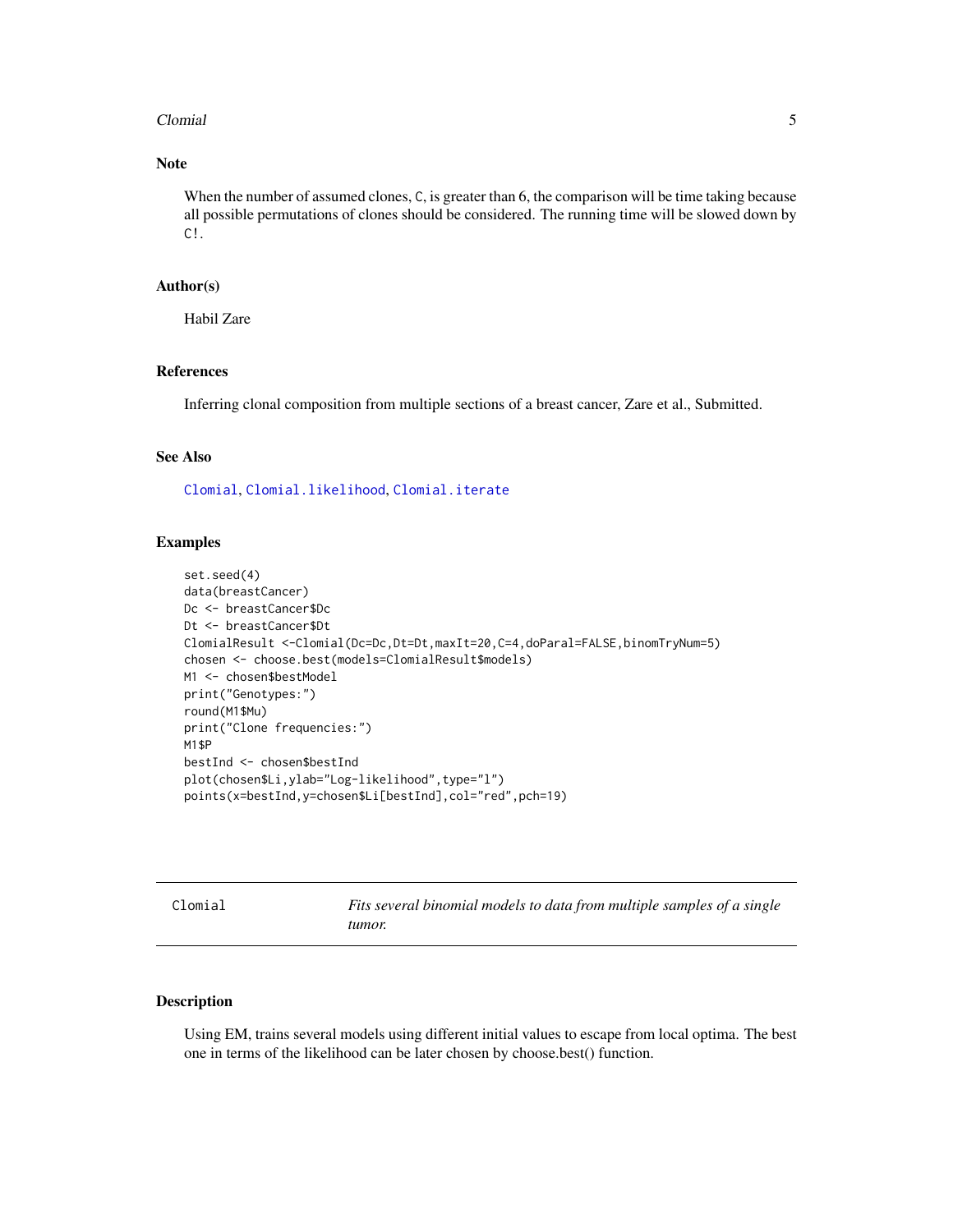#### Usage

```
Clomial(Dt = NULL, Dc = NULL, DcDtFile = NULL, C, doParal=FALSE,
outPrefix = NULL, binomTryNum = 1000, maxIt = 100, llCutoff = 0.001,
jobNamePrefix = "Bi", qstatWait = 2, fitBinomJobFile = NULL,
jobShare = 10, ignoredSample = c(), fliProb=0.05, conservative=TRUE,
doTalk=FALSE)
```
#### Arguments

| Dt              | A matrix which contains the counts of the alternative allele where rows corre-<br>spond to the genomic loci, and columns correspond to the samples.                                                                                                                  |
|-----------------|----------------------------------------------------------------------------------------------------------------------------------------------------------------------------------------------------------------------------------------------------------------------|
| Dc              | A matrix which contains the counts of the total number of mapped reads where<br>rows correspond to the genomic loci, and columns correspond to the samples.                                                                                                          |
| DcDtFile        | A file from which the data can optionally be loaded. It should contain the matri-<br>ces Dc and Dt.                                                                                                                                                                  |
| C               | The assumed number of clones.                                                                                                                                                                                                                                        |
| doParal         | Boolean where TRUE means, in Linux, models with different initialization are<br>trained in parallel on a cluster using qsub.                                                                                                                                         |
| outPrefix       | A prefix for the path to save the results.                                                                                                                                                                                                                           |
| binomTryNum     | The number of models trained using different initialization.                                                                                                                                                                                                         |
| maxIt           | The maximum number of EM iterations.                                                                                                                                                                                                                                 |
| 11Cutoff        | EM iterations stops if the relative improvement in the log-likelihood is not more<br>than this threshold.                                                                                                                                                            |
| jobNamePrefix   | If run in parallel, this prefix will be used to name the jobs on the cluster.                                                                                                                                                                                        |
| qstatWait       | The waiting time between qstat commands to assess the number of running and<br>waiting jobs.                                                                                                                                                                         |
| fitBinomJobFile |                                                                                                                                                                                                                                                                      |
|                 | If run in parallel, this is the script which loads data, trains a model using a<br>random initialization, and saves the results.                                                                                                                                     |
| jobShare        | If run in parallel, the job_share option of qsub determines the priority of jobs<br>over other submitted jobs.                                                                                                                                                       |
| ignoredSample   | A vector of indices of samples which will be ignored in training. Used by experts<br>only to measure the stability of the results.                                                                                                                                   |
| fliProb         | A "flipping probability" used for noise injection which can be disabled when<br>fliProb=0. After the first EM iteration, each entry of the matrix Mu such as m<br>may change to 1-m with this probability. This probability decreases on subse-<br>quent iterations. |
| conservative    | Boolean where TRUE means noise will be injected only if likelihood is im-<br>proved after an EM iteration, otherwise the original Mu matrix will be used for<br>the next iteration. For expert use only.                                                             |
| doTalk          | If TRUE, information on the EM optimization iterations is reported.                                                                                                                                                                                                  |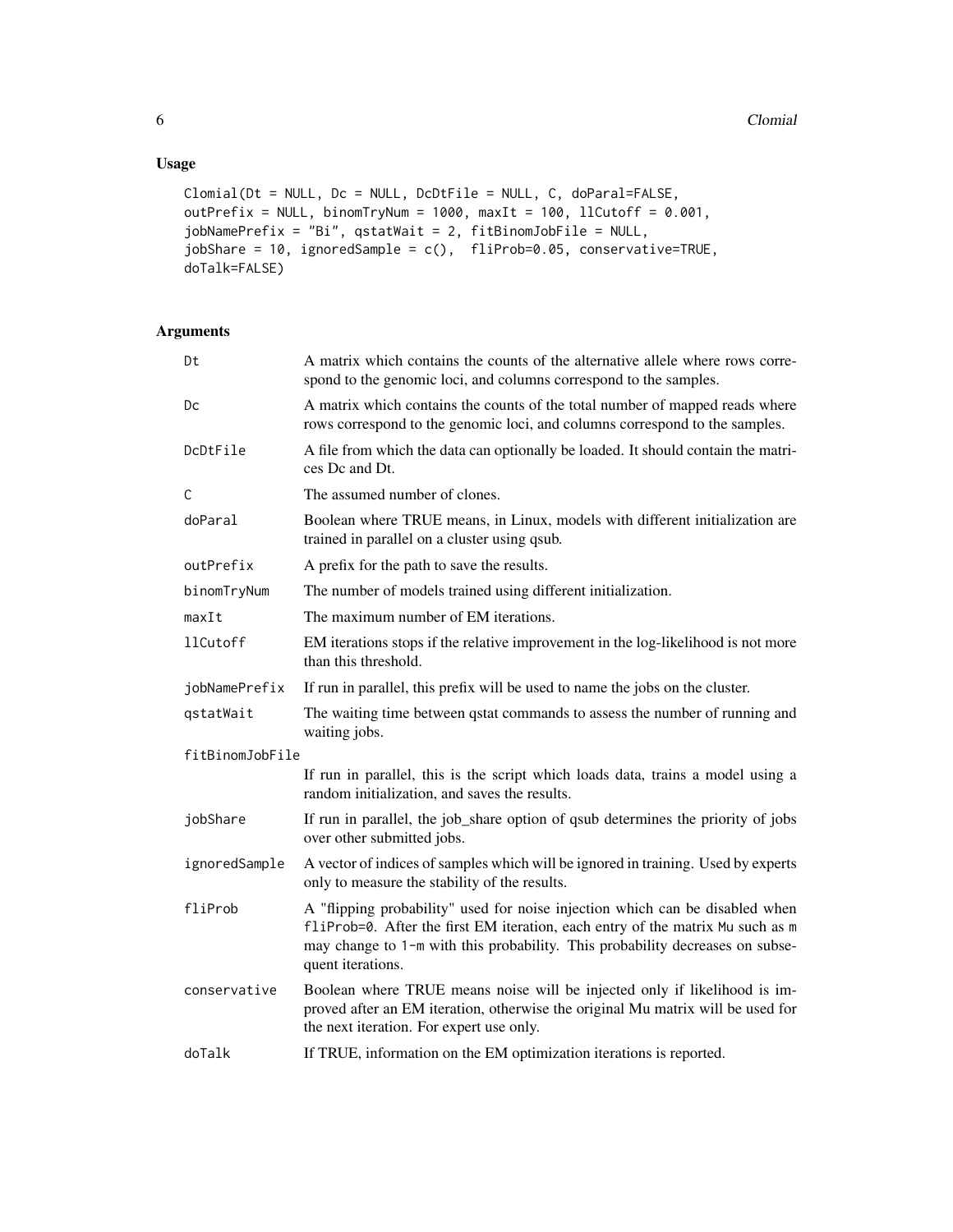#### <span id="page-6-0"></span>Clomial 2008 and 2008 and 2008 and 2008 and 2008 and 2008 and 2008 and 2008 and 2008 and 2008 and 2008 and 200

#### Details

The likelihood of the model, given the hidden variables and the parameters, can be computed based on a combination of binomial distributions. In each EM iteration, the likelihood is increased, however, due to presence of local optima, several models should be tried using different random initialization. For higher number of assumed clones, C, the parameter binomTryNum should be increased because the dimension of the search space grows linearly with C.

#### Value

Returns a list containing the entry called models, which is a list of the length equal to binomTryNum where each element is a trained model. For each trained model, Mu models the matrix of genotypes, where rows and columns correspond to genomic loci and clones, accordingly. Also, P is the matrix of clonal frequency where rows and columns correspond to clones and samples, accordingly. The first column of P corresponds to the normal clone. The history of Mu, P, and the log-likelihood over iterations is saved in lists Ps, Mus, and Likelihoods, accordingly.

#### Note

The parallel mode works only in Linux, and when qsub and qstat commands are available on a cluster.

#### Author(s)

Habil Zare

#### References

Inferring clonal composition from multiple sections of a breast cancer, Zare et al., Submitted.

#### See Also

[Clomial](#page-4-1), [choose.best](#page-3-1), [Clomial.iterate](#page-8-1), [compute.bic](#page-13-1), [breastCancer](#page-2-1)

```
set.seed(1)
data(breastCancer)
Dc <- breastCancer$Dc
Dt <- breastCancer$Dt
ClomialResult <-Clomial(Dc=Dc,Dt=Dt,maxIt=20,C=4,binomTryNum=2)
chosen <- choose.best(models=ClomialResult$models)
M1 <- chosen$bestModel
print("Genotypes:")
round(M1$Mu)
print("Clone frequencies:")
M1$P
```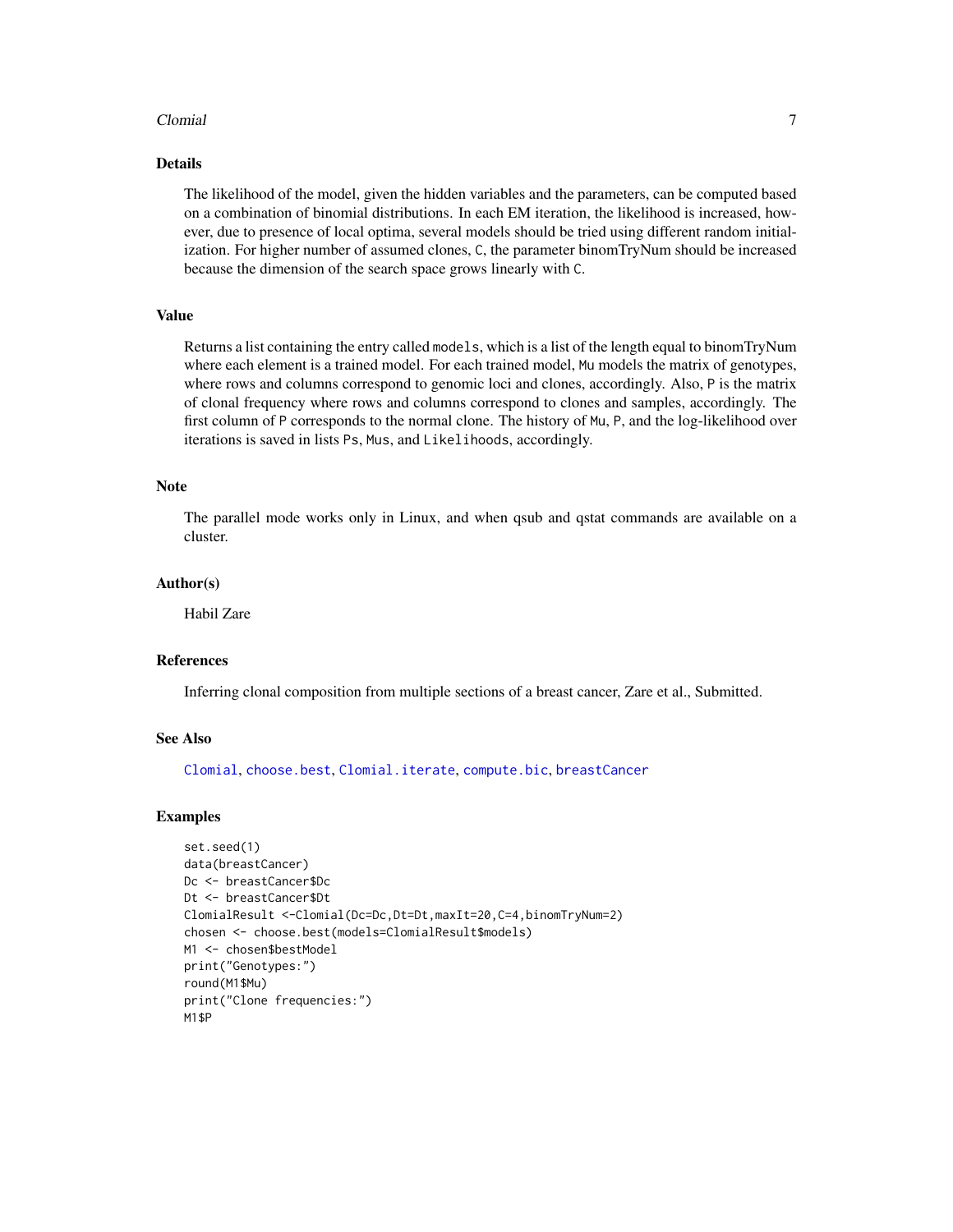<span id="page-7-0"></span>Clomial.generate.data *Generates simulated data to test performance of Clomial algorithm.*

#### Description

Data sets are simulated based on binomial distribution using random parameters for the model. The accuracy of the EM procedure can be estimated by comparing the inferred parameters vs. the known ones which were used to generate the data.

#### Usage

```
Clomial.generate.data(N, C, S, averageCoverage, mutFraction,
doSample1Normal = FALSE,erroRate=0,doCheckDc=TRUE)
```
#### Arguments

| N               | The number of genomic loci.                                                                                                                                                                                 |
|-----------------|-------------------------------------------------------------------------------------------------------------------------------------------------------------------------------------------------------------|
| C               | The number of clones.                                                                                                                                                                                       |
| S               | The number of samples.                                                                                                                                                                                      |
| averageCoverage |                                                                                                                                                                                                             |
|                 | The average coverage over each loci, each sample.                                                                                                                                                           |
| mutFraction     | Should be in range 0-1. Each loci in every sample can be mutated with this<br>probability.                                                                                                                  |
| doSample1Normal |                                                                                                                                                                                                             |
|                 | If TRUE, no contamination with the tumor content is allowed for the normal<br>sample. I.e. the first column of the generated P matrix will start with 1, and the<br>rest of its entries will be equal to 0. |
| erroRate        | The sequencing noise can be simulated by assigning a positive value to this<br>parameter, which is the probability of reading a normal allele as the alternative<br>allele, and vica versa.                 |
| doCheckDc       | If TRUE, generating with be repeated until no row of Dc is all zeros to guarantee<br>all loci have positive coverage in at least one sample.                                                                |

#### Details

See the reference below for details.

#### Value

A list will be made with the following entries:

| Dc    | A matrix of simulated coverage for all loci and samples.        |
|-------|-----------------------------------------------------------------|
| Dt    | A matrix of alternative allele counts for all loci and samples. |
| Ptrue | The true clone frequency matrix used for generating the data.   |
| U     | The true genotype matrix used for generating the data.          |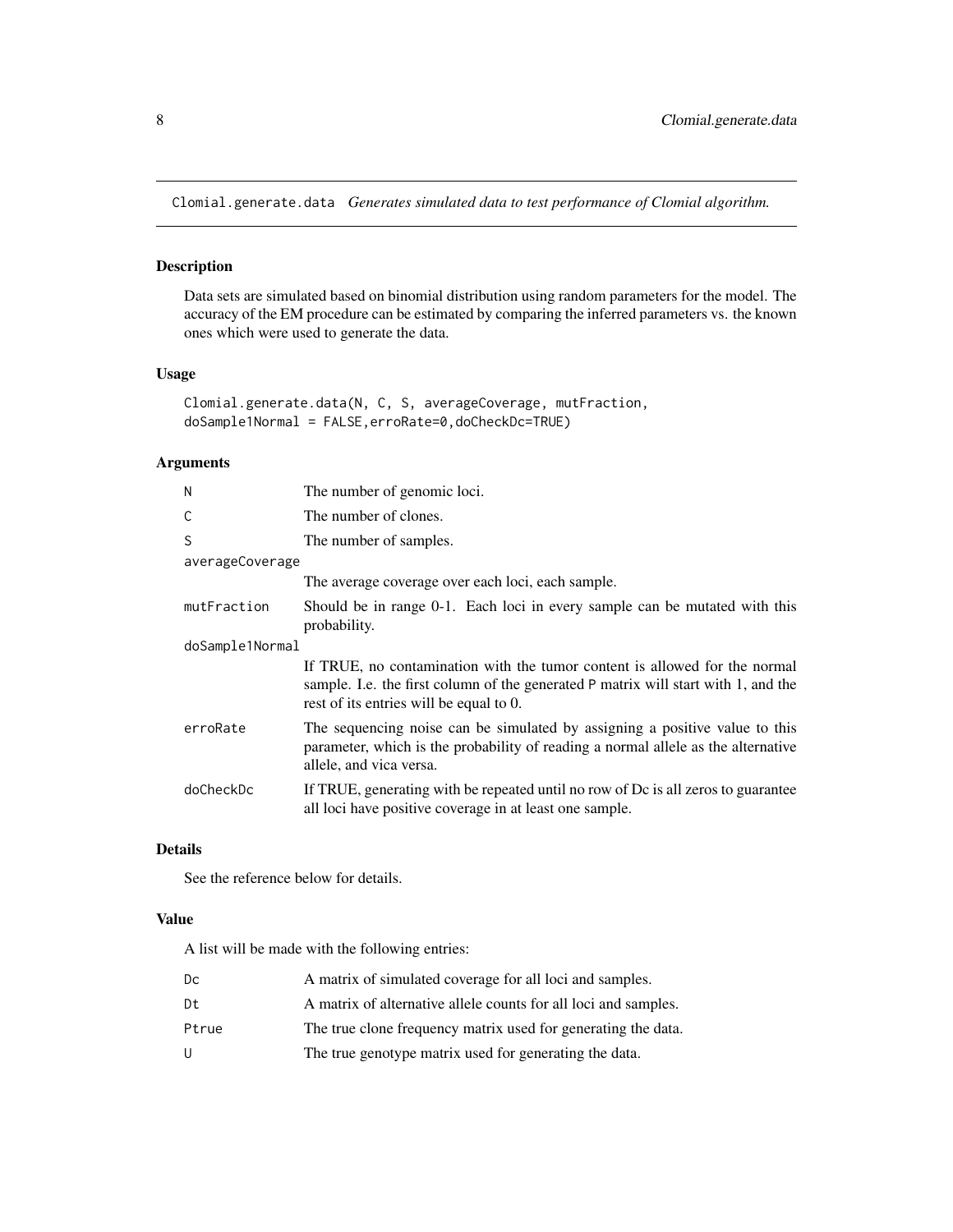#### <span id="page-8-0"></span>Clomial.iterate 9

| Likelihood | The log-likelihood of the model with the true parameters.                        |
|------------|----------------------------------------------------------------------------------|
| Phi        | The matrix of the second parameters of the binomial distributions; each entry is |
|            | the probability that a read contains the variant allele at a locus in a sample.  |

#### Author(s)

Habil Zare

#### References

Inferring clonal composition from multiple sections of a breast cancer, Zare et al., Submitted.

#### See Also

[Clomial](#page-4-1), [Clomial.likelihood](#page-11-1)

#### Examples

```
set.seed(1)
simulated <- Clomial.generate.data(N=20, C=4, S=10,
 averageCoverage=1000, mutFraction=0.1)
simulated$Dc
```
<span id="page-8-1"></span>Clomial.iterate *Runs EM iterations until convergence of the Clomial model.*

#### Description

Given the data and the initial values for the model parameters, runs EM iterations until convergence of the Clomial model.

#### Usage

```
Clomial.iterate(Dt, Dc, Mu, P, maxIt=100, U = NULL, PTrue = NULL,
llCutoff = 10^(-3), computePFunction = compute.P.reparam,
doSilentOptim = TRUE, doTalk = TRUE, doLog = TRUE, debug = FALSE,
noiseReductionRate = 0.01, fliProb=0.05,conservative=TRUE)
```
#### Arguments

| maxIt | The maximum number of EM iterations.                                                                                                                        |
|-------|-------------------------------------------------------------------------------------------------------------------------------------------------------------|
| Dt    | A matrix which contains the counts of the alternative allele where rows corre-<br>spond to the genomic loci, and columns correspond to the samples.         |
| Dс    | A matrix which contains the counts of the total number of mapped reads where<br>rows correspond to the genomic loci, and columns correspond to the samples. |
| Mu    | The initial value for the Mu matrix which models the genotypes, where rows<br>and columns correspond to genomic loci and clones, accordingly.               |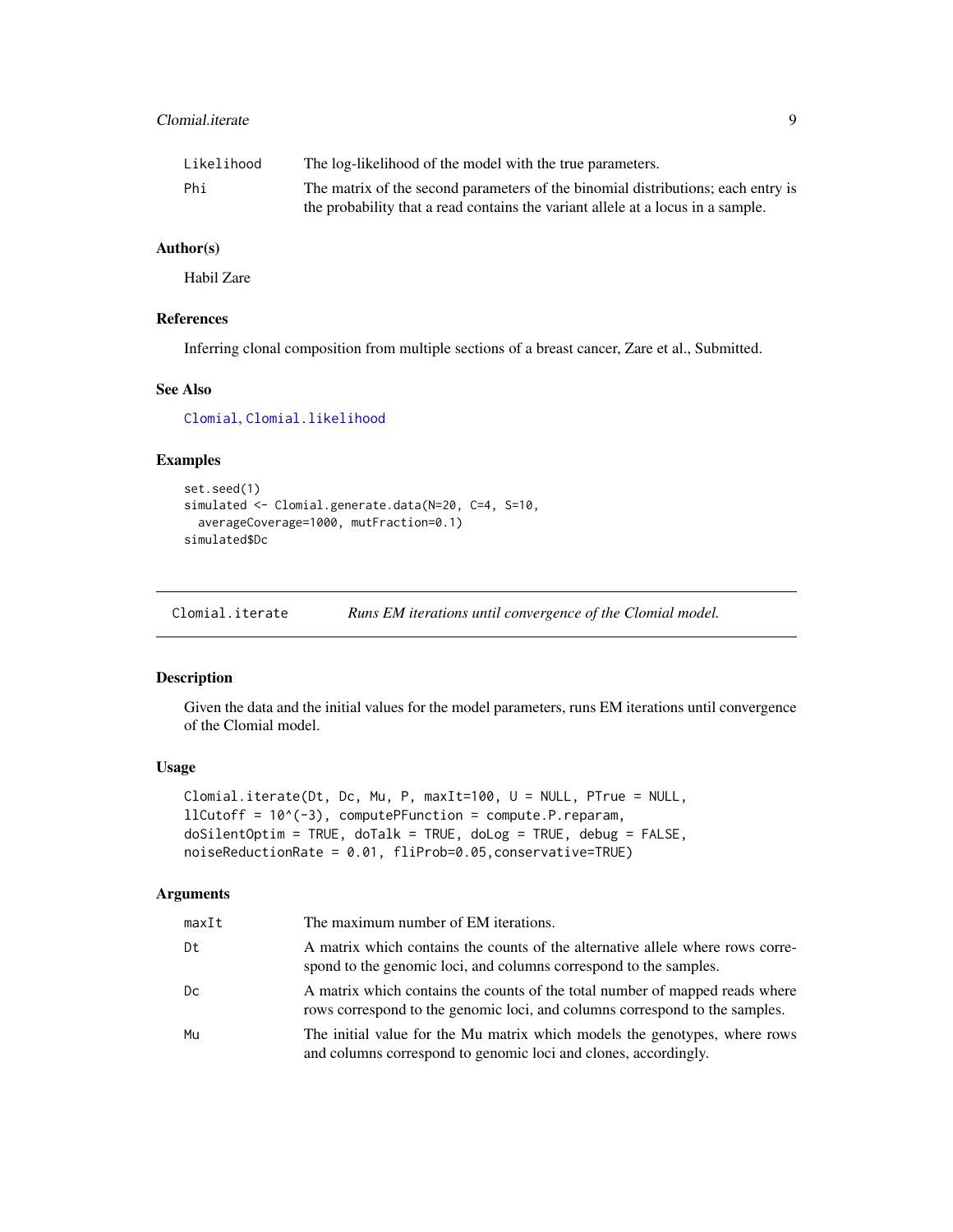<span id="page-9-0"></span>

| P                  | The initial matrix of clonal frequency where rows and columns correspond to<br>clones and samples, accordingly.                                                                                                                                                      |  |  |  |  |  |  |
|--------------------|----------------------------------------------------------------------------------------------------------------------------------------------------------------------------------------------------------------------------------------------------------------------|--|--|--|--|--|--|
| U                  | The true value for Mu, used for debugging purposes only.                                                                                                                                                                                                             |  |  |  |  |  |  |
| PTrue              | The true value for P, used for debugging purposes only.                                                                                                                                                                                                              |  |  |  |  |  |  |
| 11Cutoff           | EM iterations stops if the relative improvement in the log-likelihood is not more<br>than this threshold.                                                                                                                                                            |  |  |  |  |  |  |
| computePFunction   |                                                                                                                                                                                                                                                                      |  |  |  |  |  |  |
|                    | The function used for updating P. For advanced development use only.                                                                                                                                                                                                 |  |  |  |  |  |  |
| doSilentOptim      | If TRUE, the optimization massages will not be reported.                                                                                                                                                                                                             |  |  |  |  |  |  |
| doTalk             | If FALSE, the function will be run in silent mode.                                                                                                                                                                                                                   |  |  |  |  |  |  |
| doLog              | Highly recommended to set to TRUE. Then, the computations will be done in<br>log space to avoid numerical issues.                                                                                                                                                    |  |  |  |  |  |  |
| debug              | If TRUE, the debug mode will be turned on.                                                                                                                                                                                                                           |  |  |  |  |  |  |
| noiseReductionRate |                                                                                                                                                                                                                                                                      |  |  |  |  |  |  |
|                    | The noise will be reduce by this rate after each EM iteration.                                                                                                                                                                                                       |  |  |  |  |  |  |
| fliProb            | A "flipping probability" used for noise injection which can be disabled when<br>fliProb=0. After the first EM iteration, each entry of the matrix Mu such as m<br>may change to 1-m with this probability. This probability decreases on subse-<br>quent iterations. |  |  |  |  |  |  |
| conservative       | Boolean where TRUE means noise will be injected only if likelihood is im-<br>proved after an EM iteration, otherwise the original Mu matrix will be used for<br>the next iteration. For expert use only.                                                             |  |  |  |  |  |  |

#### Details

Injecting noise can be done by assigning a positive value to fliProb, and can be disabled by fliProb=0. Noise injection is recommended for training models with a high number of clones  $( >4).$ 

#### Value

A list will be made with the following entries:

| Qs          | The history of matrices containing the posterior Q values.                                            |
|-------------|-------------------------------------------------------------------------------------------------------|
| <b>Ps</b>   | The history of P matrices.                                                                            |
| Mus         | The history of Mu matrices.                                                                           |
| Mu          | The value of Mu after convergence.                                                                    |
| P           | The value of P after convergence.                                                                     |
| 11Cutoff    | The threshold used to decide convergence.                                                             |
| LRatio      | The final relative improvement in the log likelihood which lead to convergence.                       |
| Likelihoods | The history of log-likelihoods.                                                                       |
| fliProb     | The final value of flip robused for noise injection.                                                  |
| timeTaken   | An object of class "difftime" which reports the total computational time for EM<br><i>iterations.</i> |
| endTaken    | An object of class "POSIX ct" (see DateTimeClasses) which reports the time EM<br>iterations finished. |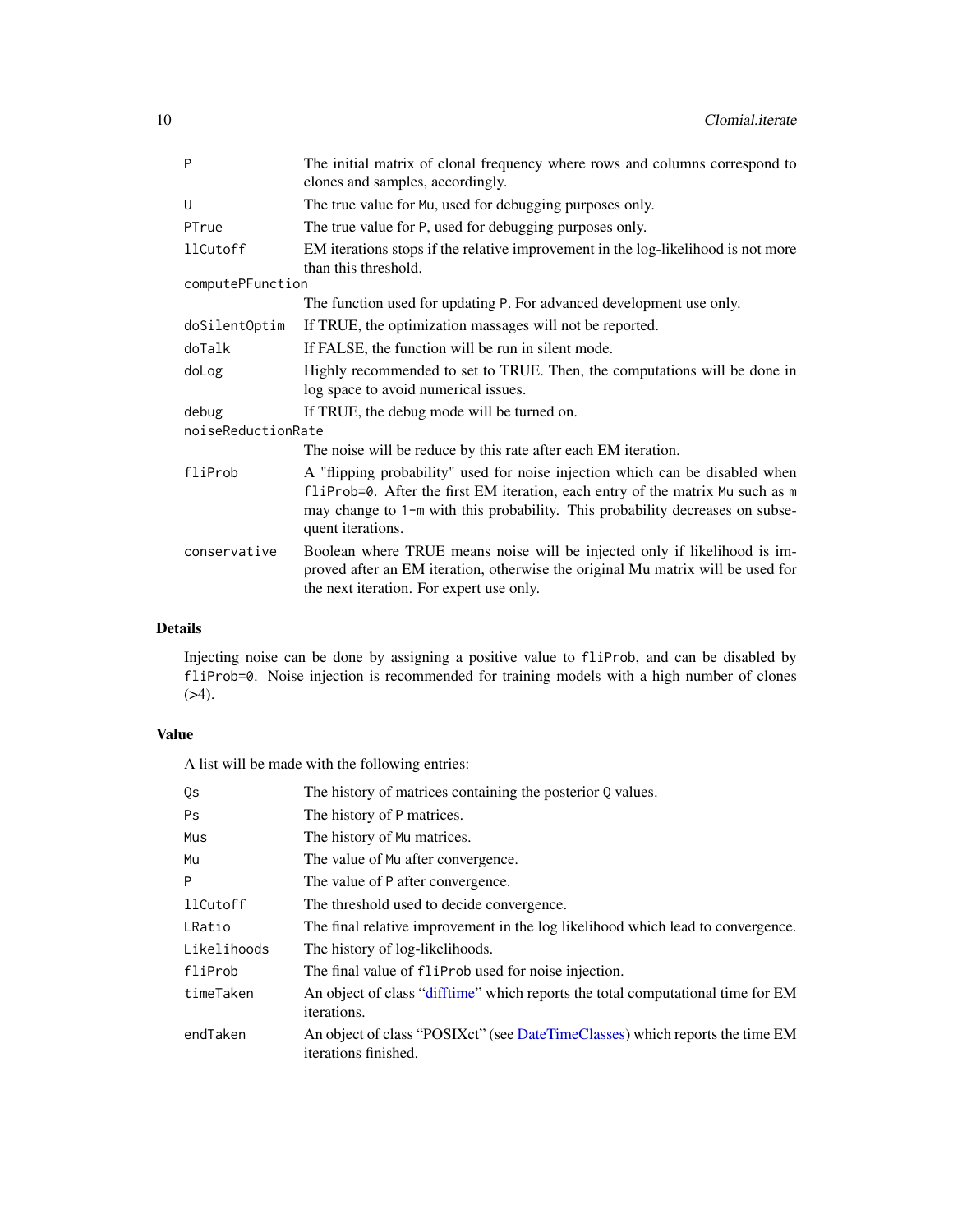#### <span id="page-10-0"></span>Clomial.iterate 11

#### Author(s)

Habil Zare

#### References

Inferring clonal composition from multiple sections of a breast cancer, Zare et al., Submitted.

#### See Also

[Clomial](#page-4-1), [Clomial](#page-4-1), [breastCancer](#page-2-1)

```
set.seed(1)
## Getting data:
data(breastCancer)
Dc <- breastCancer$Dc
Dt <- breastCancer$Dt
freq1 <- Dt/Dc
N < - nrow(Dc)
S \leftarrow \text{ncol}(Dc)Cnum <- 4 ## assumed number of clones.
## Random initialization:
random1 <- runif(n=N*(Cnum-1),min=rowMins(freq1)*0.9,max=rowMaxs(freq1)*1.1)
random1[random1>1] <- 1
random1[random1<0] <- 0
Mu <- matrix(random1, N, Cnum-1)
Mu <- cbind( matrix(0,N,1), Mu )
rownames(Mu) <- rownames(Dc)
colnames(Mu) <- paste("C",1:Cnum,sep="")
P <- matrix(runif(Cnum*S),Cnum,S)
rownames(P) <- colnames(Mu)
colnames(P) <- colnames(Dc)
## Normalizing P:
for( t in 1:S ){
s < -sum(P[, t])P[, t] <- P[, t]/s}##End for.
## Running EM:
model1 <- Clomial.iterate(Dt=Dt, Dc=Dc, Mu=Mu, P=P)
print("Genotypes:")
round(model1$Mu)
print("Clone frequencies:")
model1$P
```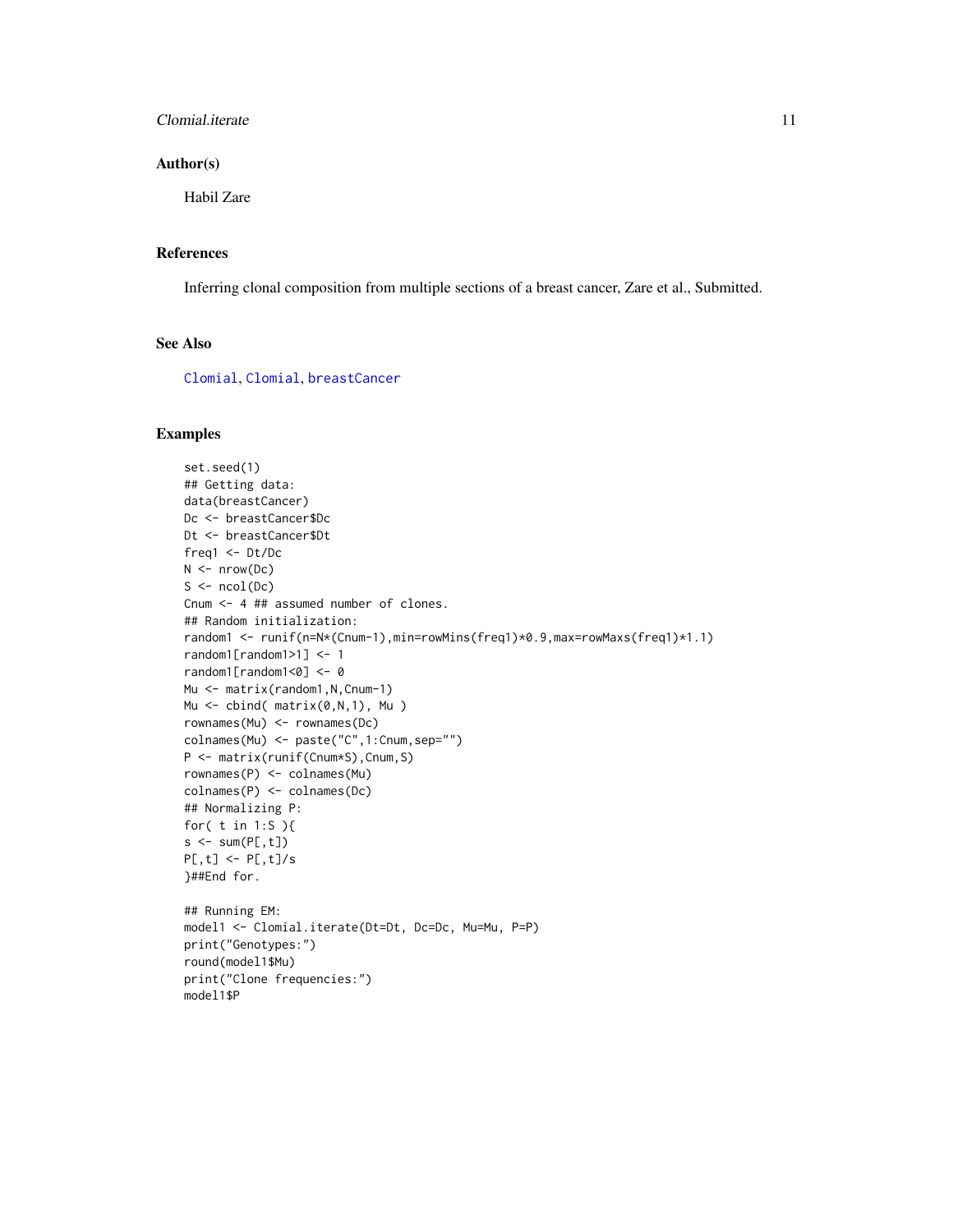<span id="page-11-1"></span><span id="page-11-0"></span>Clomial.likelihood *Computes the complete data log-likelihood of a Clomial model.*

#### Description

Computes the expected complete data log-likelihood of a Clomial model over all possible values of the hidden variables.

#### Usage

Clomial.likelihood(Dc, Dt, Mu, P)

#### Arguments

| Dt | A matrix which contains the counts of the alternative allele where rows corre-<br>spond to the genomic loci, and columns correspond to the samples.         |
|----|-------------------------------------------------------------------------------------------------------------------------------------------------------------|
| Dc | A matrix which contains the counts of the total number of mapped reads where<br>rows correspond to the genomic loci, and columns correspond to the samples. |
| Mu | The matrix which models the genotypes, where rows and columns correspond<br>to genomic loci and clones, accordingly.                                        |
| P  | The matrix of clonal frequency where rows and columns correspond to clones<br>and samples, accordingly.                                                     |

#### Details

By assuming that the genomic loci and the samples are independent given the model parameters, the computation is simplified by first summing over the samples for a locus, and then summing over all the loci. This strategy avoids exploring the exponentially huge probability space.

#### Value

A list will be made with the following entries:

| -11 | The expectation of complete log-likelihood over the hidden variables. |
|-----|-----------------------------------------------------------------------|
| 11S | A vector of computed log-likelihoods at all loci.                     |

#### Note

The likelihood is computed assuming the heterozygosity is 2.

#### Author(s)

Habil Zare

#### References

Inferring clonal composition from multiple sections of a breast cancer, Zare et al., Submitted.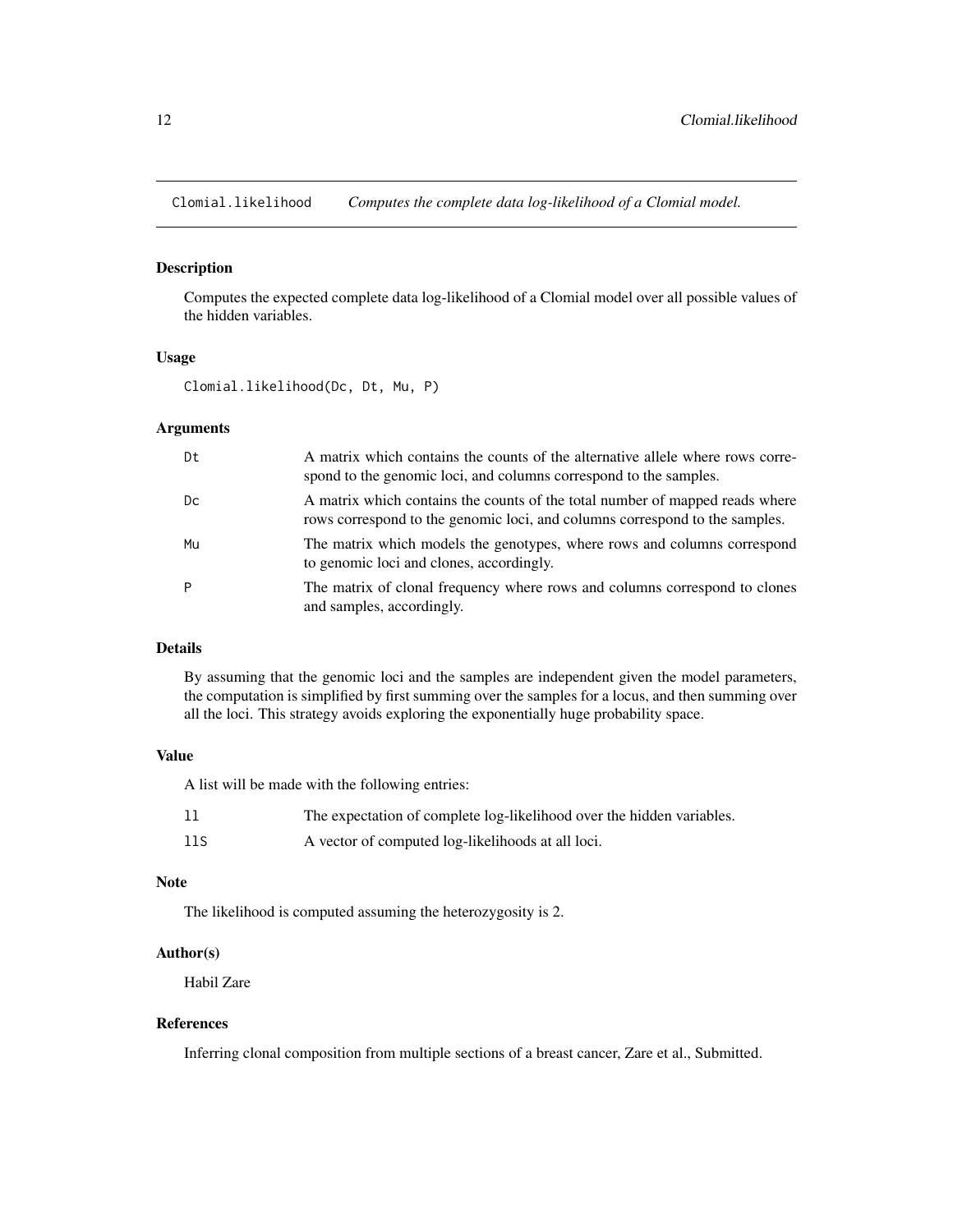#### <span id="page-12-0"></span> $\emph{C}$ lomial1000 13

#### See Also

[Clomial](#page-4-1), [choose.best](#page-3-1), [compute.bic](#page-13-1), [breastCancer](#page-2-1)

#### Examples

```
set.seed(1)
data(breastCancer)
Dc <- breastCancer$Dc
Dt <- breastCancer$Dt
ClomialResult <-Clomial(Dc=Dc,Dt=Dt,maxIt=20,C=4,doParal=FALSE,binomTryNum=1)
model1 <- ClomialResult$models[[1]]
likelihood <- Clomial.likelihood(Dc=Dc, Dt=Dt, Mu=model1$Mu, P=model1$P)$ll
print(likelihood)
```
Clomial1000 *Pre-computed results of Clomial.*

#### Description

Pre-computed results of Clomial function are provided for demo purposes. It contains 1000 trained models on counts data from multiple samples of a single primary breast cancer obtained by deep, next-generation sequencing.

#### Usage

data(Clomial1000)

#### Format

Clomial1000[["models"]] is the list of trained models.

#### Details

Each model is the output of Clomial.iterate() function on the breastCancer data assuming there are 4 clones.

#### References

Inferring clonal composition from multiple sections of a breast cancer, Zare et al., Submitted.

#### See Also

[Clomial](#page-4-1), [Clomial.iterate](#page-8-1), [choose.best](#page-3-1), [breastCancer](#page-2-1)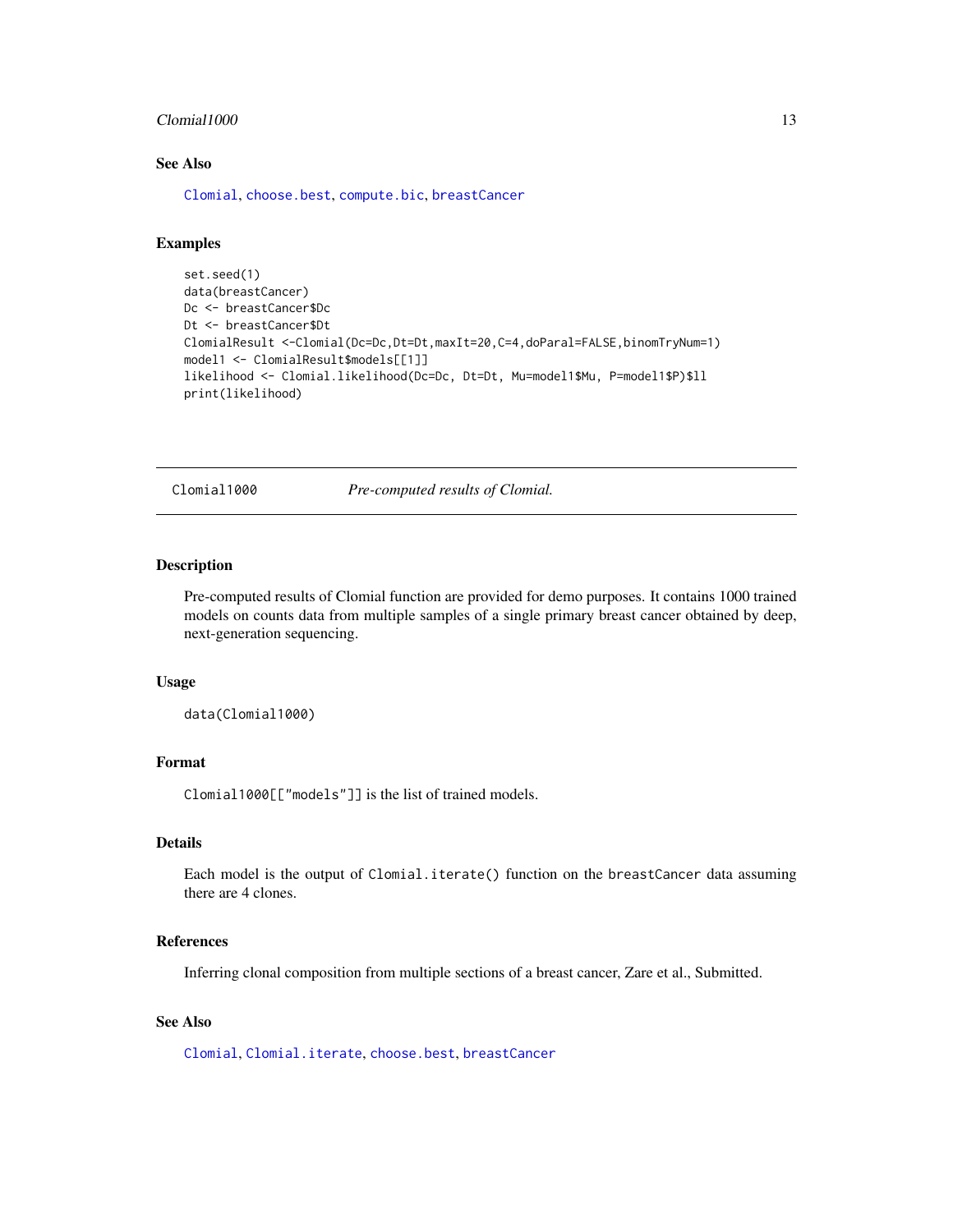#### Examples

```
data(Clomial1000)
chosen <- choose.best(models=Clomial1000$models)
M1 <- chosen$bestModel
print("Genotypes:")
round(M1$Mu)
print("Clone frequencies:")
M1$P
bestInd <- chosen$bestInd
plot(chosen$Li,ylab="Log-likelihood",type="l")
points(x=bestInd,y=chosen$Li[bestInd],col="red",pch=19)
```
<span id="page-13-1"></span>compute.bic *Computes BIC for a Clomial model.*

#### Description

Computes the Bayesian Information Criterion (BIC) for a Clomial model, which might be useful to estimate the number of clones. A "significantly" smaller BIC is usually interpreted as a better fit to the data.

#### Usage

compute.bic(Dc, Dt, Mu, P)

#### Arguments

| Dt | A matrix which contains the counts of the alternative allele where rows corre-<br>spond to the genomic loci, and columns correspond to the samples.         |
|----|-------------------------------------------------------------------------------------------------------------------------------------------------------------|
| Dc | A matrix which contains the counts of the total number of mapped reads where<br>rows correspond to the genomic loci, and columns correspond to the samples. |
| Mu | The matrix which models the genotypes, where rows and columns correspond<br>to genomic loci and clones, accordingly.                                        |
| P  | The matrix of clonal frequency where rows and columns correspond to clones<br>and samples, accordingly.                                                     |

#### Details

The Bayesian Information Criterion (BIC) for a model is computed by subtracting the expected log-likelihood times 2, from the number of free parameters of the model times logarithm of the total number of observations. For a Clomial model, we have  $BIC = (NC+SC-S)log(sum(Dc)) - 2L$ , where L is the likelihood, N is the number of genomic loci, C is the assumed number of clones, S is the number of samples, and sum(Dc) is the total number of observed reads.

<span id="page-13-0"></span>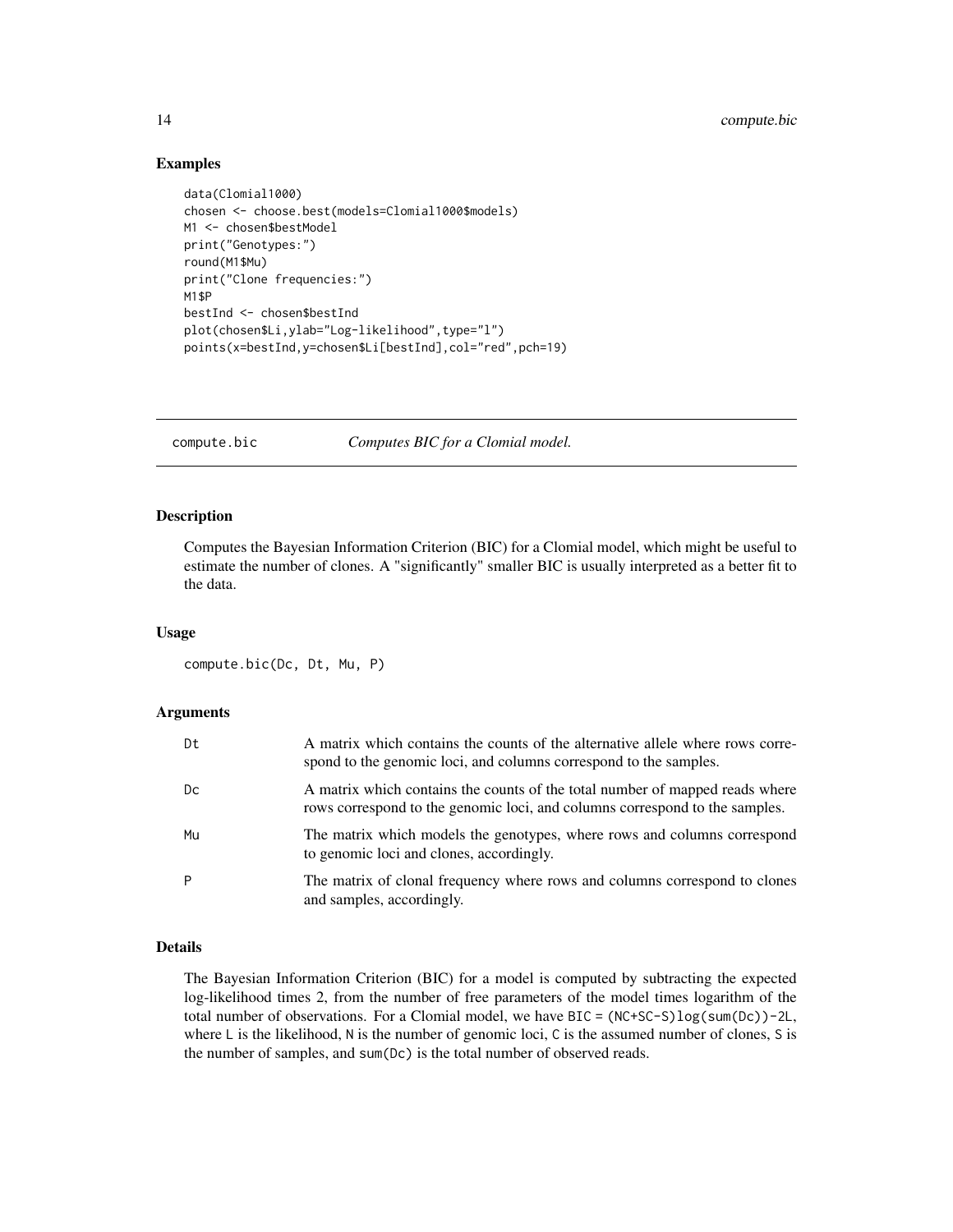#### <span id="page-14-0"></span>compute.bic 15

#### Value

A list will be made with the following entries:

| bic    | The BIC value.                       |
|--------|--------------------------------------|
| aic    | The AIC value.                       |
| obsNum | The total number of observed reades. |

#### Note

Theoretically, a method such as the Bayesian information criterion (BIC) or the Akaike information criterion (AIC) may be applied to estimate the number of clones. However, in practice, the outcome of such approaches should be interpreted with great caution because some of the underlying assumptions of the statistical analysis may not be necessarily true for a given model. For example, while a "small" improvement in the BIC is generally considered as a sign to stop making the model more complicated, making such decisions is very objective, and requires relying on thresholds with little statistical basis.

#### Author(s)

Habil Zare

#### References

Inferring clonal composition from multiple sections of a breast cancer, Zare et al., Submitted.

#### See Also

#### [Clomial](#page-4-1)

```
set.seed(1)
data(breastCancer)
Dc <- breastCancer$Dc
Dt <- breastCancer$Dt
bics \leq c()Clomial3 <-Clomial(Dc=Dc,Dt=Dt,maxIt=20,C=3,doParal=FALSE,binomTryNum=1)
model3 <- Clomial3$models[[1]]
bics[3] <- compute.bic(Dc=Dc,Dt=Dt, Mu=model3$Mu, P=model3$P)$bic
Clomial4 <-Clomial(Dc=Dc,Dt=Dt,maxIt=20,C=4,doParal=FALSE,binomTryNum=1)
model4 <- Clomial4$models[[1]]
bics[4] <- compute.bic(Dc=Dc,Dt=Dt, Mu=model4$Mu, P=model4$P)$bic
print(bics) ## 4 is a better estimate for the number of clones.
```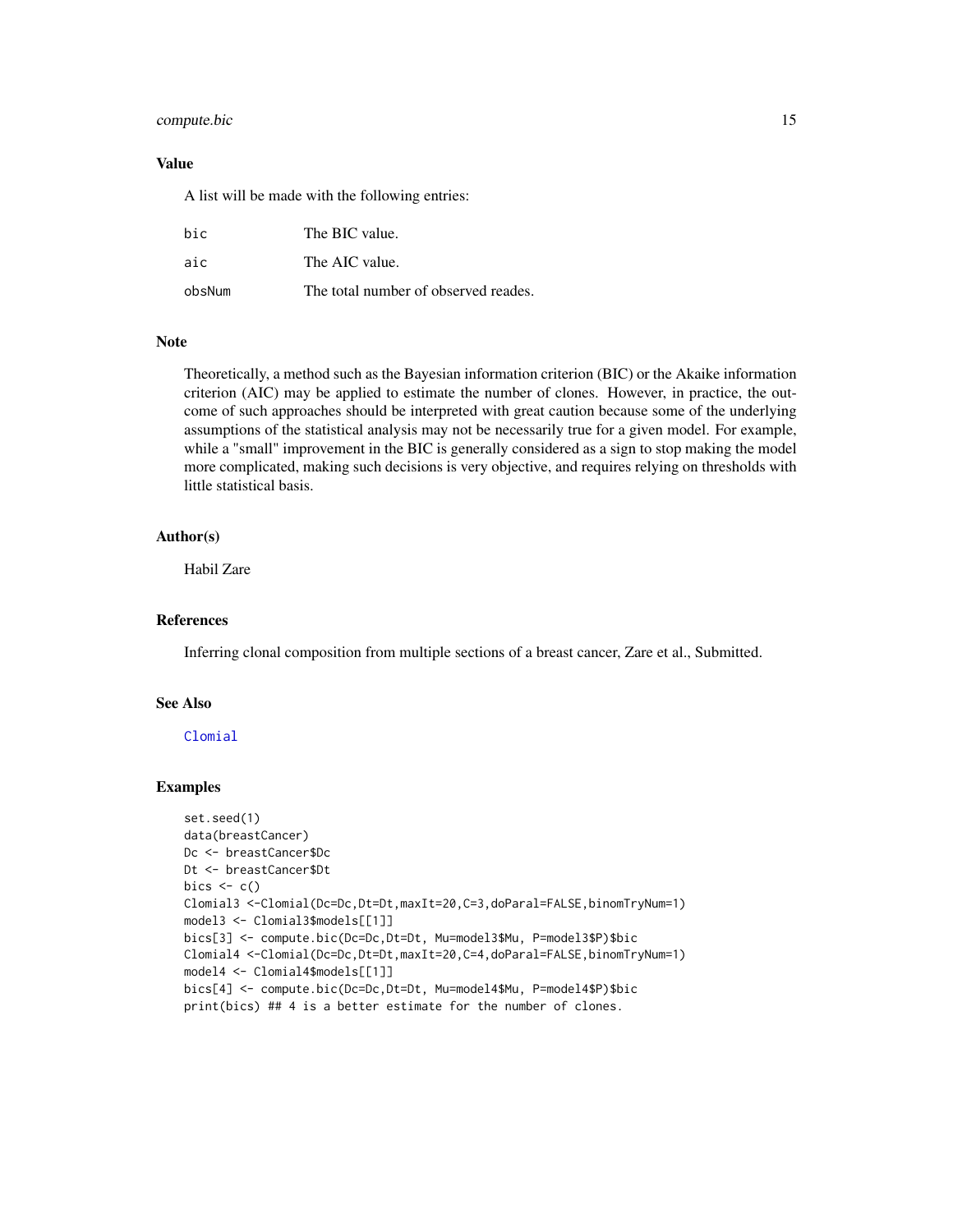<span id="page-15-0"></span>

#### Description

Given the true genotype and frequency matrices, finds the permutation of genotypes matrix which best matches the true genotypes and returns the corresponding errors.

#### Usage

compute.errors(Mu, U, P, PTrue)

#### Arguments

| Mu    | The matrix which models the genotypes, where rows and columns correspond<br>to genomic loci and clones, accordingly. |
|-------|----------------------------------------------------------------------------------------------------------------------|
| U     | The true genotype matrix defined similar to Mu.                                                                      |
| P     | The matrix of clonal frequency where rows and columns correspond to clones<br>and samples, accordingly.              |
| PTrue | The true clonal frequency matrix defined similar to P.                                                               |

#### Details

Computing the error is useful for estimating the performance of inference on simulated, and for comparing different trained models. Genotype and frequency errors are defined as the normalized l1-error in reconstructing the genotype, and the clone frequency matrices, accordingly, where by normalized l1-error we mean the sum of absolute values of an error matrix divided by the size of the matrix.

#### Value

A list will be made with the following entries:

| UError            | The 11-error of the genotype matrix normalized by the size of matrix.                                                             |
|-------------------|-----------------------------------------------------------------------------------------------------------------------------------|
| discretizedUError |                                                                                                                                   |
|                   | The 11-error of the rounded genotype matrix, <i>i.e.</i> the number of mismatching<br>genotypes, normalized by the size of matrix |
| $\cdot$           |                                                                                                                                   |

PErrorAbsolute

The normalized l1-error of the clone frequency matrix.

#### PErrorRelative

Each entry of the error clone frequency matrix is normalized by the corresponding entry in PTrue, and then the normalized l1 norm is computed.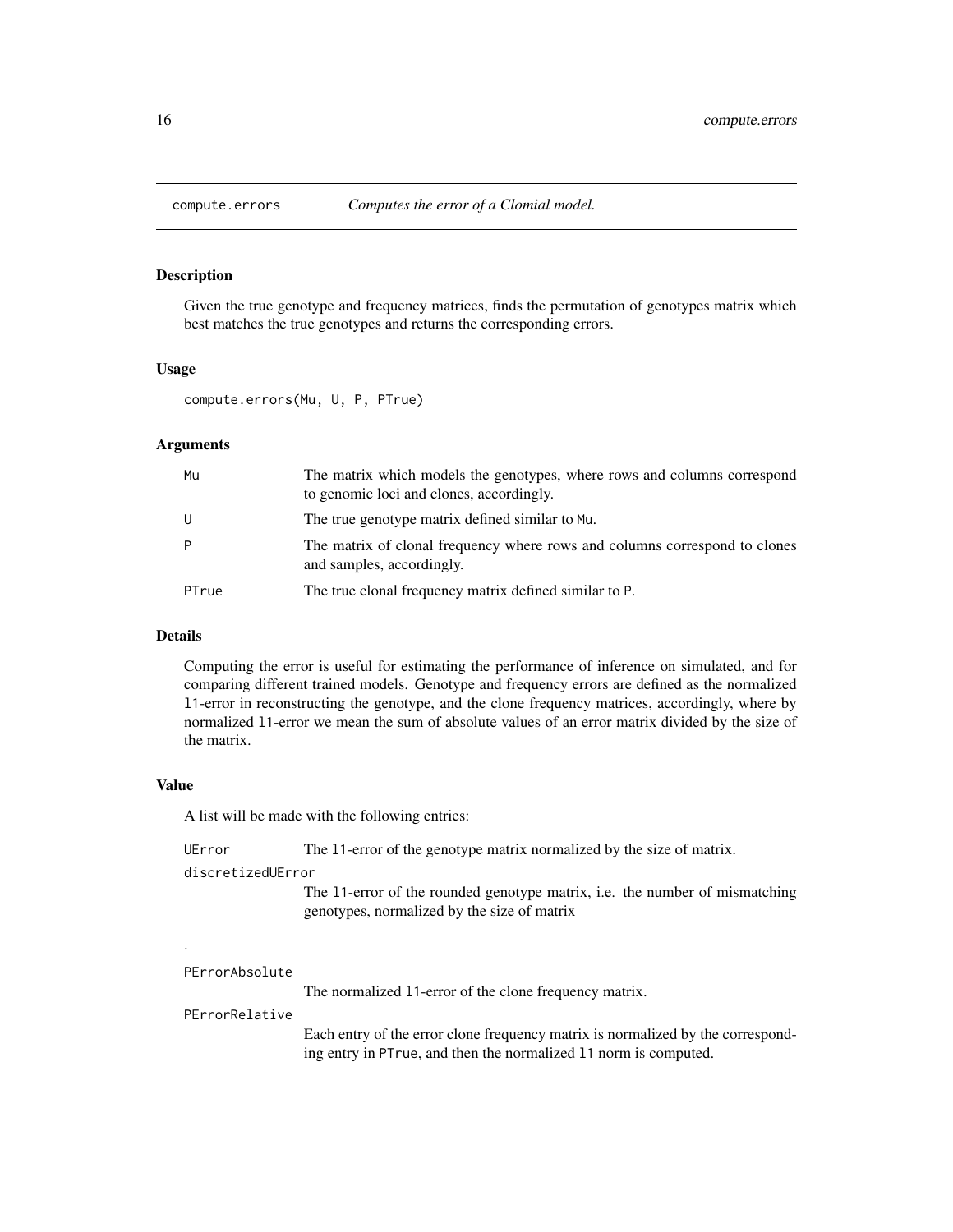#### <span id="page-16-0"></span>compute.errors 17

#### Note

The use of UError and PErrorAbsolute is recommended. Computing the error is not feasible for more than 7 clones because the number of all possible permutations is factorial in the number of clones which grows super fast. Such input will trigger an error message.

#### Author(s)

Habil Zare

#### References

Inferring clonal composition from multiple sections of a breast cancer, Zare et al., Submitted.

#### See Also

[Clomial](#page-4-1)

```
set.seed(1)
data(breastCancer)
Dc <- breastCancer$Dc
Dt <- breastCancer$Dt
bics \leq c()ClomialResult <-Clomial(Dc=Dc,Dt=Dt,maxIt=20,C=3,doParal=FALSE,binomTryNum=2)
model1 <- ClomialResult$models[[1]]
model2 <- ClomialResult$models[[2]]
## Comparing 2 trained models:
compute.errors(Mu=model1$Mu,U=model2$Mu,P=model1$P,PTrue=model2$P)
```